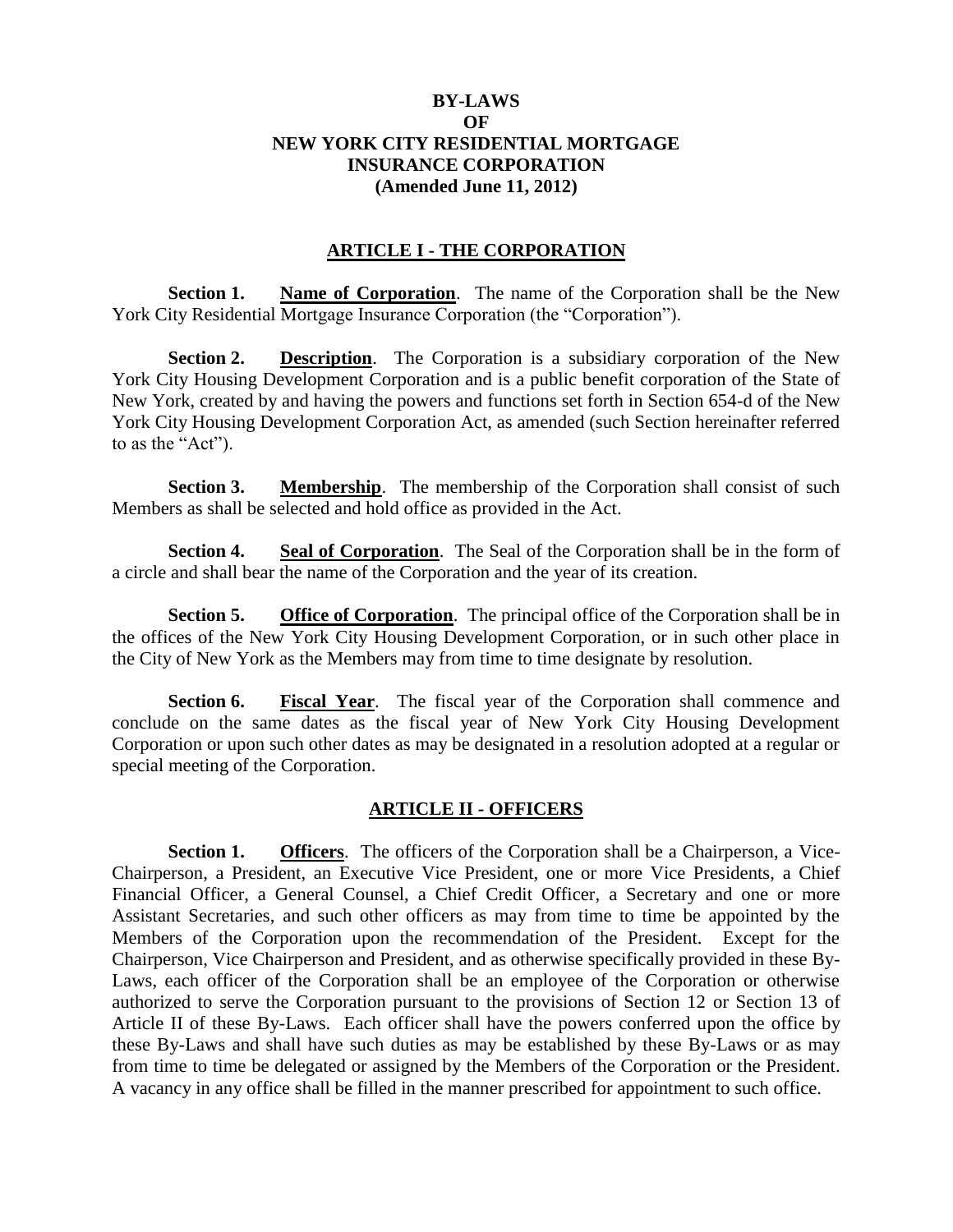**Section 2. Chairperson**. The Chairperson shall preside at all meetings of the Corporation and shall have such other powers and duties as are prescribed by law or in these By-Laws or as the Members may from time to time determine. At each meeting the Chairperson shall submit such recommendations and information as the Chairperson may consider proper concerning the business, duties and affairs of the Corporation.

**Section 3. Vice-Chairperson**. The Vice-Chairperson shall be elected or appointed from among the Members other than the Chairperson, and shall hold office until such Vice-Chairperson's successor is elected and qualified. The Vice-Chairperson shall preside over all meetings of the Corporation in the absence of the Chairperson and shall perform the duties of the Chairperson in the event the office of Chairperson is vacant or in the event the Chairperson is unable to perform such duties by reason of absence or incapacitation, except as otherwise prohibited by law.

**Section 4. President**. The President of the New York City Housing Development Corporation shall be the President of the Corporation. The President shall be the chief executive officer of the Corporation and, subject to any guidelines, directives and delegations of power established by the Members of the Corporation, shall have overall responsibility for conducting the Corporation's affairs and business, including setting policy directives for the Corporation, and in addition shall perform all the duties incident to such position and office. The President shall have the power to delegate authority and assign duties to employees of the Corporation. Except as otherwise provided in these By-Laws, the President shall have the power to appoint an employee to serve as an acting officer of the Corporation by reason of a vacancy in an office or in the absence or incapacitation of an officer. The President shall have such other powers and duties pertaining to this office as are prescribed by law or in these By-Laws or as may be assigned to such office from time to time by the Members of the Corporation. Except as otherwise delegated by the President or provided by resolution of the Members of the Corporation, the President shall execute all contracts and documents on behalf of the Corporation and shall make final certification for payment of all duly authenticated and authorized items of expenditure for payment from any corporate funds from whatever source derived.

**Section 5.** Chief Operating Officer. Unless otherwise provided by resolution of the Members, the Chief Operating Officer the New York City Housing Development Corporation shall be the Chief Operating Officer of the Corporation, subject to the direction and control of the President, shall have the power and duties customarily incident to such office, including the responsibility for the investment of the Corporation's funds, maintenance of the Corporation's system of books and accounts, preparation of periodic financial statements, and certification of items of expenditure for payment. In addition, such officer shall perform such other duties as from time to time may be delegated or assigned by the Members of the Corporation or the President. If the position of Chief Operating Officer of the New York City Housing Development Corporation is vacant then there will be no Chief Operating Officer of the Corporation unless otherwise provided by resolution of the Members. The Chief Operating Officer shall act on behalf of the President during the President's absence or incapacitation or if the office of President is vacant.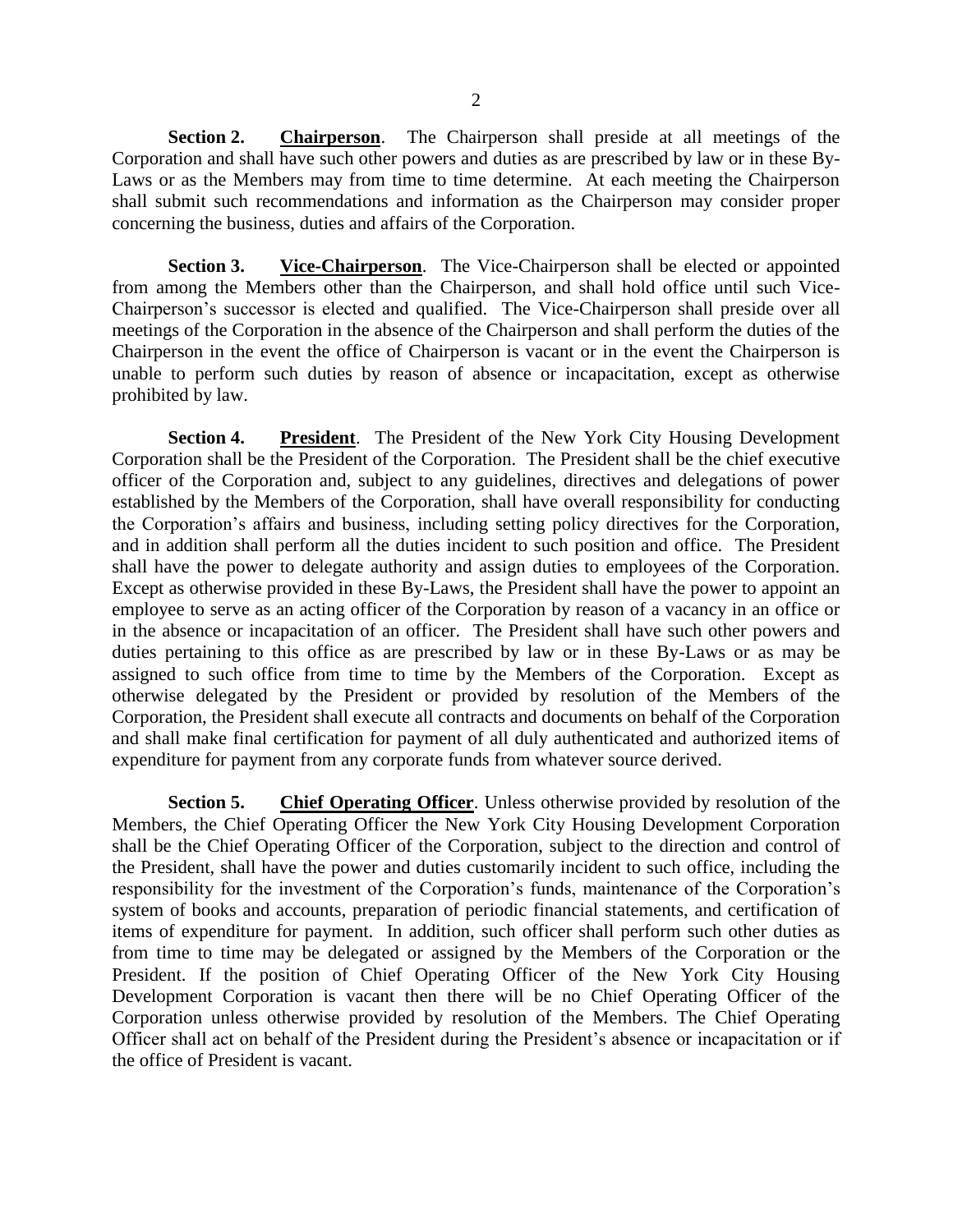**Section 6. Executive Vice President**. The Executive Vice President shall have responsibility for the management of the Corporation's affairs and business and shall supervise the activities of the Corporation, including initiating, planning and carrying out the programs, projects and other activities of the Corporation pursuant to the Act and advising the President and Chief Operating Officer with respect thereto and in addition shall perform all duties incident to such position and office, subject to any guidelines, directives and delegations of power established by the President or the Members of the Corporation.

**Section 7. Vice Presidents**. The Vice Presidents shall assist the President and the Executive Vice President as directed and each shall perform such duties and exercise such powers as from time to time may be assigned or delegated to each by the Members of the Corporation, the President or the Executive Vice President.

**Section 8.** Chief Financial Officer. Unless otherwise provided by resolution of the Members, the Chief Financial Officer of the New York City Housing Development Corporation or, if such position is vacant, the Chief Operating Officer of the New York City Housing Development Corporation, shall serve as Chief Financial Officer of the Corporation. The Chief Financial Officer shall have the power and duties customarily incident to the office, including responsibility for the investment of the Corporation's funds, maintenance of the Corporation's system of books and accounts, preparation of periodic financial statements, and certification of items of expenditure for payment. In addition, such officer shall perform such other duties as from time to time may be delegated or assigned by the Members of the Corporation, the Chairperson, the President or the Executive Vice President.

**Section 9. Chief of Staff**. Unless otherwise provided by resolution of the Members, the Chief of Staff of the New York City Housing Development Corporation shall serve as Chief of Staff of the Corporation. The Chief of Staff shall perform such duties and exercise such powers as from time to time may be delegated or assigned by the Members of the Corporation or the President. If the position of Chief of Staff of the New York City Housing Development Corporation is vacant then there will be no Chief of Staff of the Corporation unless otherwise provided by resolution of the Members.

**Section 10. General Counsel and Deputy General Counsel**. Unless otherwise provided by resolution of the Members, the General Counsel of the New York City Housing Development Corporation shall serve as General Counsel of the Corporation. The General Counsel shall be the chief legal officer of the Corporation and, in connection therewith, shall establish and promulgate legal directives with respect to corporate activities, advise the officers and Members of the Corporation as to legal matters relating to the administration, operations and financing of the Corporation and as to the laws governing initiation, planning, financing and development of the programs of the Corporation. The General Counsel shall pass on such matters as the Corporation shall require and render opinions on such matters relating to the Corporation as may be requested by the Chairperson, Members or officers of the Corporation. The General Counsel shall be an authorized officer of the Corporation for the purposes of any program heretofore or hereafter undertaken by the Corporation, except where specifically otherwise provided by resolution of the Corporation. The General Counsel shall perform such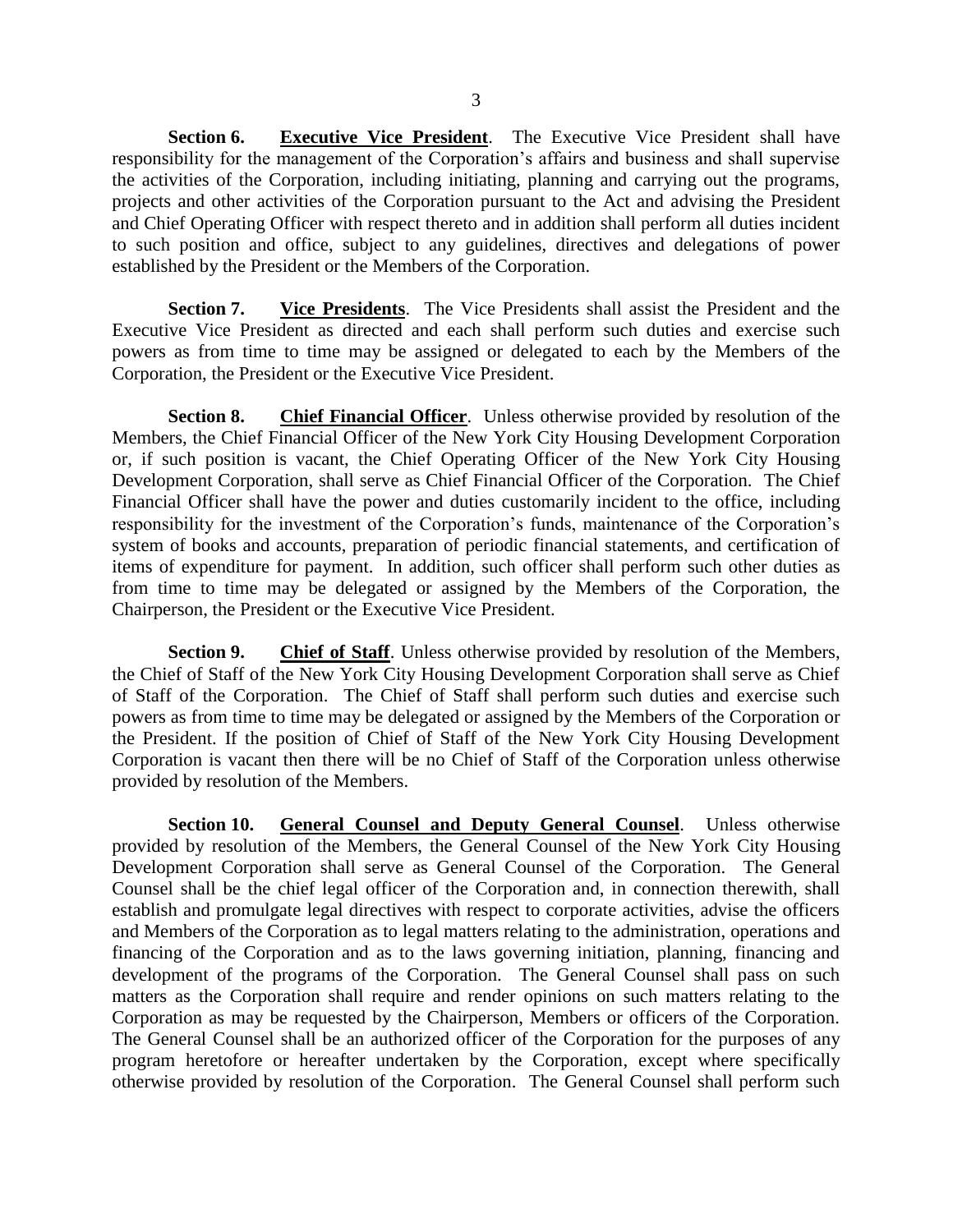other services incident to this position and office and shall undertake such other duties as from time to time shall be delegated or assigned by the Members of the Corporation , the Chairperson, the President or the Executive Vice President. The Deputy General Counsel of the New York City Housing Development Corporation shall have and exercise the foregoing powers and duties under the supervision of General Counsel. In the absence or incapacitation of the General Counsel of the New York City Housing Development Corporation or in the event the office of such General Counsel of the New York City Housing Development Corporation is vacant, the Deputy General Counsel of the New York City Housing Development Corporation may exercise the powers and duties of the General Counsel of the Corporation.

**Section 11. Chief Credit Officer.** The Chief Credit Officer shall work with the President and Executive Vice President to establish underwriting criteria and to ensure that an end-to-end risk monitoring process is in effect. In addition, the Chief Credit Officer shall perform such other services incident to this position and office and shall undertake such other duties as from time to time shall be delegated or assigned by the Members of the Corporation, the Chairperson or the President.

**Section 12. Secretary and Assistant Secretary**. Unless otherwise provided by resolution of the Members, the Secretary of the New York City Housing Development Corporation shall serve as Secretary of the Corporation and each Assistant Secretary of the New York City Housing Development Corporation shall serve as an Assistant Secretary of the Corporation. The Secretary shall issue notices of all meetings of the Members as required by law and by these By-Laws. The Secretary shall keep the records of the Corporation and shall be custodian of all books, documents and papers filed with the Corporation, of the minute books of the Corporation and of its official seal. The Secretary shall attend all meetings of the Corporation and record all votes and keep a record of the proceedings of the Corporation in proper books provided for such purpose and shall perform all duties incident to the office of the Secretary. The Secretary shall have power to affix the corporate seal to and to attest to all contracts, documents or other instruments to be executed by the Corporation and to attest to the same as required by law, and may cause copies to be made of all minutes and other records and documents of the Corporation and may give certificates under the official seal of the Corporation to the effect that such copies are true copies, and all persons dealing with the Corporation may rely upon such certificates.

An Assistant Secretary may be designated by the Secretary, or by the Chairperson, the President or the Executive Vice President to act as Secretary in absence or incapacitation of the Secretary or in the event the office of Secretary is vacant.

Section 13. **Officers Holding Two or More Offices**. Any two or more offices may be held by the same person, except as otherwise provided by law, and provided further that the Chairperson, President or Executive Vice President may not simultaneously hold the office of, or act as, Chief Financial Officer or Secretary. No officer shall execute or verify any instrument in more than one capacity if such instrument be required by law or otherwise to be executed or verified by any two or more officers.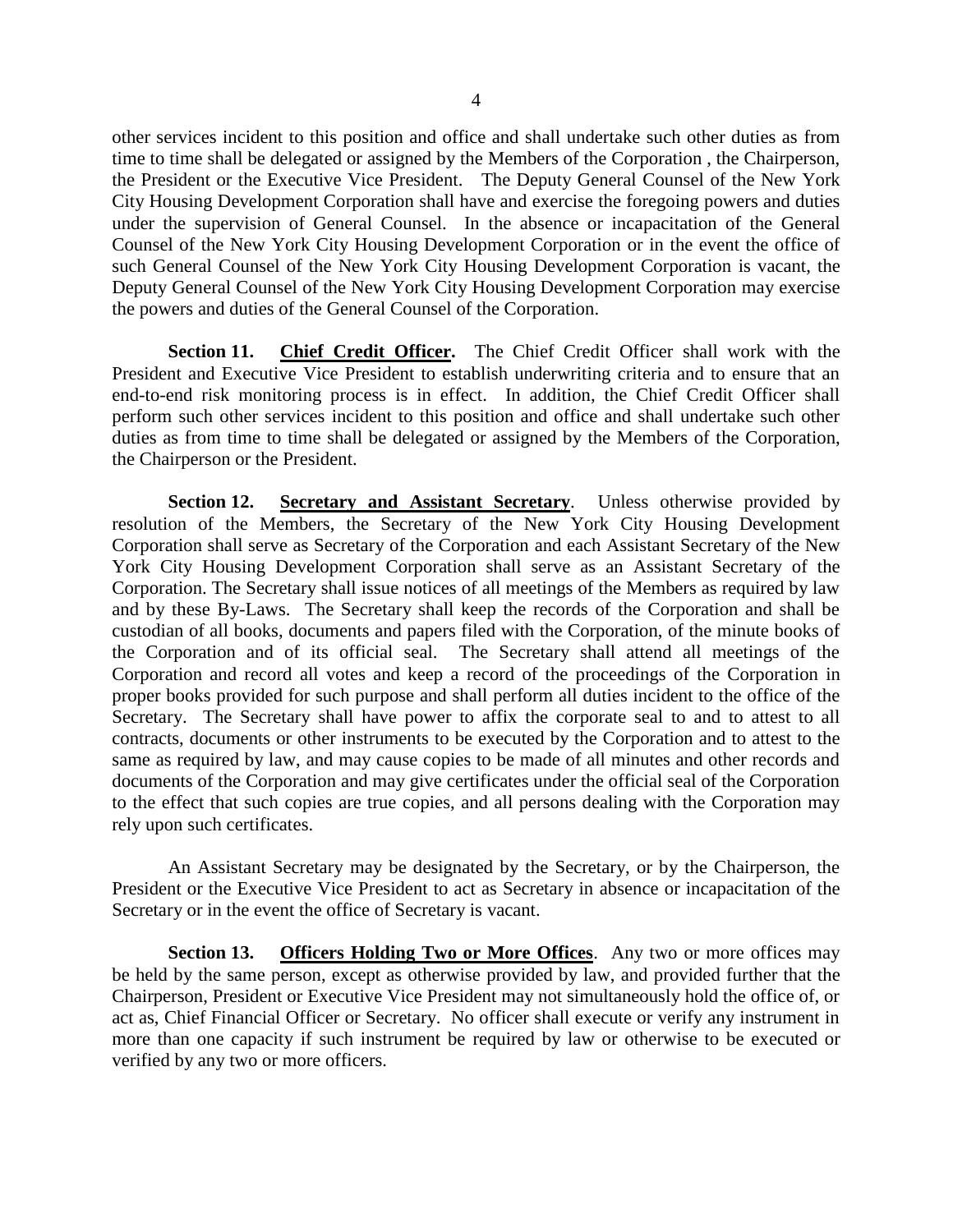**Section 14. Appointment, Removal and Acting for Officer**. Each officer, other than the Chairperson and the President, shall be appointed by a resolution of the Members of the Corporation. All officers of the Corporation, other than the Chairperson and the President, shall hold office at the pleasure of the Corporation and may be removed, either with or without cause, at any time by resolution of the Corporation. Any person appointed to fill the aforementioned offices or any vacancies in such offices shall have such term as the Corporation may fix in such resolution. Any employee, who is authorized to act in the absence or incapacitation of an officer, or by reason of an officer vacancy, shall have and exercise all such powers and duties granted or delegated to such office for so long as such employee is authorized to act in such capacity.

**Section 15. Personnel**. The Corporation may from time to time employ such personnel as it may deem necessary to exercise its powers, duties and functions as prescribed by law. The selection and compensation of such personnel shall be determined by the Corporation subject to applicable law. The Corporation may utilize any personnel offered by the New York City Housing Development Corporation to assist in the operation of the Corporation, and such personnel shall be deemed employees of the Corporation for purposes of these By-Laws.

**Section 16. Execution of Mortgage Insurance Documents or Related Documents**. The President, the Chief Operating Officer, the Executive Vice President, each Vice President, the Chief Financial Officer, the General Counsel, the Chief of Staff and the Chief Credit Officer are authorized to execute documents required in connection with or to effectuate the insuring of a mortgage loan on behalf of the Corporation and may delegate that authority to any employee of the Corporation with the approval of the President.

#### **ARTICLE III**

**Section 1. Annual Meeting**. The Annual Meeting of the Corporation shall be held on the second  $(2<sup>nd</sup>)$  Tuesday of March of each year, or on such earlier or later date in each calendar year as may be designated in the notice or waiver of notice of such meeting.

**Section 2. Other Meetings**. Other meetings of the Corporation may be called by the Chairperson or the President, and shall be called by the President upon the written request of any one of the Members.

**Section 3.** Notice. Notice specifying the time and place of each annual meeting of the Corporation shall be given by mail to each Member at least five calendar days prior to the meeting date or, in the case of a special meeting of the Corporation, shall be given in a manner reasonably designed to achieve such notice at least twenty-four hours prior to such meeting. Except as otherwise provided in Article IV, relating to the amendment of these By-Laws, any and all matters may be considered and acted upon at any meeting of the Corporation at which a quorum is present, whether or not such matters were specified in the notice of meeting. Notices by mail shall be deemed to have been given when mailed to each Member at the appropriate address appearing on the records of the Corporation.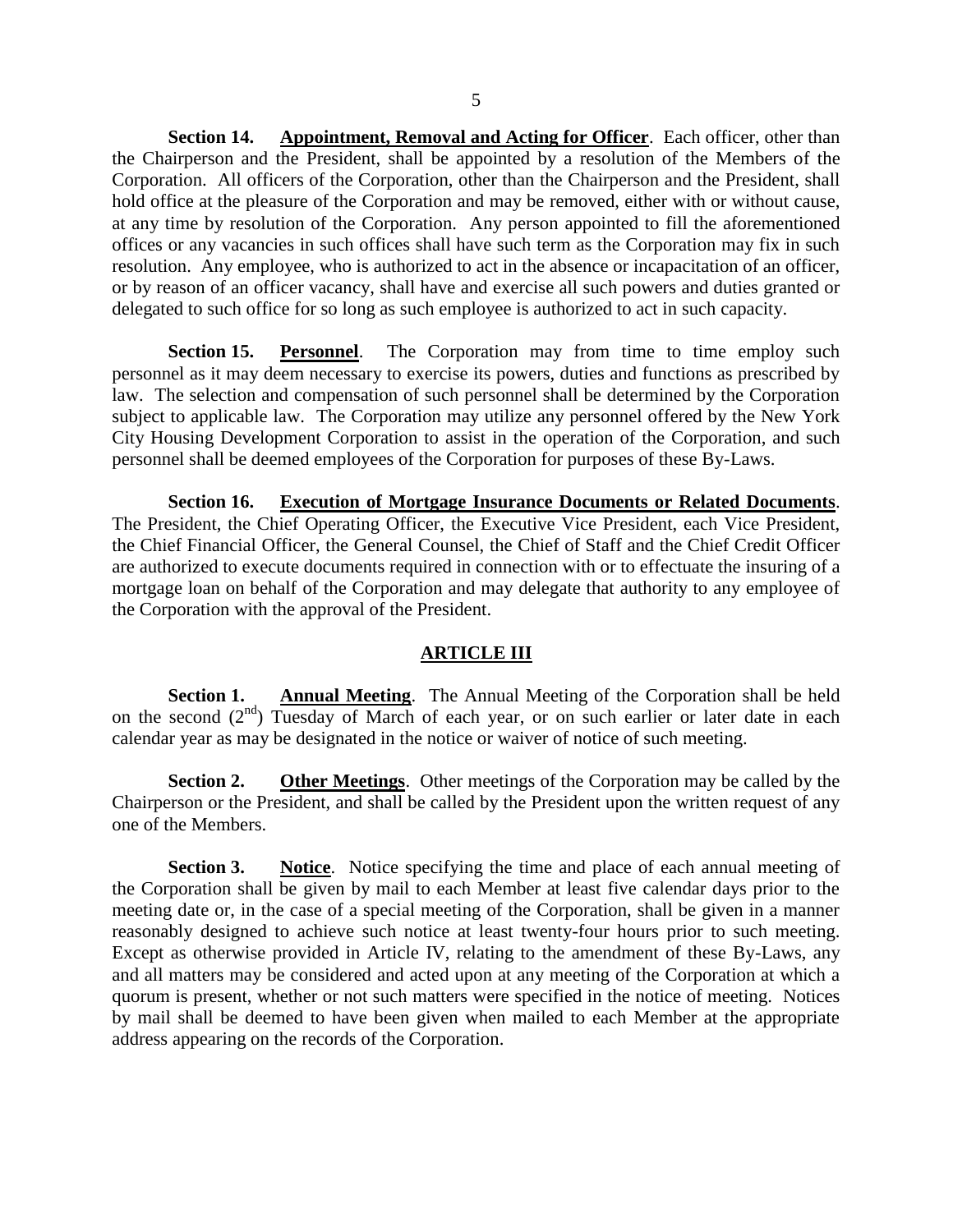**Section 4.** Waiver of Notice. Failure to give notice of any meeting of the Corporation may be waived in writing by a Member. Notice of an adjourned meeting need not be given to any Member present at the time of the adjournment.

**Section 5.** Quorum and Voting. At all meetings of the Corporation the presence of five Members shall constitute a quorum and be necessary for the transaction of any business or the taking of any corporate action. A majority of the Members present at any meeting, whether or not constituting a quorum, may adjourn the meeting to another time and place or until a quorum shall be present. The Chairperson may vote on any matter being considered by the Members. The transaction of any business or the taking of any corporate action at a meeting of the Members shall require an affirmative vote of no less than five Members present at such meeting.

**Section 6. Participation in Meeting by Telephone**. Notwithstanding anything elsewhere contained in these By-Laws and to the extent permitted by applicable law, any one or more Members may participate in a meeting of the Corporation by means of a conference telephone or similar communications equipment allowing all persons participating in the meeting to hear and respond to each other at the same time. Participation by such means shall constitute presence in person at a meeting of the Corporation.

**Section 7. Approval of Resolutions Without Meeting**. To the extent permitted by law, resolutions which the Chairperson or President desire to be considered by the Members of the Corporation without holding a meeting thereon may be delivered in person or mailed to the business or home address of each Member and upon the written approval of such resolutions by five or more of the Members, the same shall become effective as if introduced and passed at a meeting of the Members duly called and held.

# **ARTICLE IV - AMENDMENT OF BY-LAWS**

**Section 1.** The By-Laws may be suspended, altered, amended or repealed at any meeting of the Corporation by the unanimous vote of all the Members then in office or, if notice of the proposal to suspend, alter, amend or repeal shall have been included in the notice of the meeting at which such action is taken, by the affirmative vote of at least five Members which may include the Chairperson.

## **ARTICLE V - INDEMNIFICATION**

**Section 1.** General Scope of Indemnification. The Corporation shall, to the fullest extent permitted by law, provide for and indemnify any person, his/her testator or intestate, made, or threatened to be made, a party to any action or proceeding, whether civil or criminal in nature, by reason of the fact that such person is or was (a) a Member or an officer or employee of the Corporation, (b) a Member or an officer or an employee of the New York City Housing Development Corporation assisting the Corporation pursuant to Section 12 or Section 13 of Article II of these By-Laws or (c) a director, officer or employee of any subsidiary of the Corporation, against judgments, penalties, fines, amounts paid in settlement and reasonable